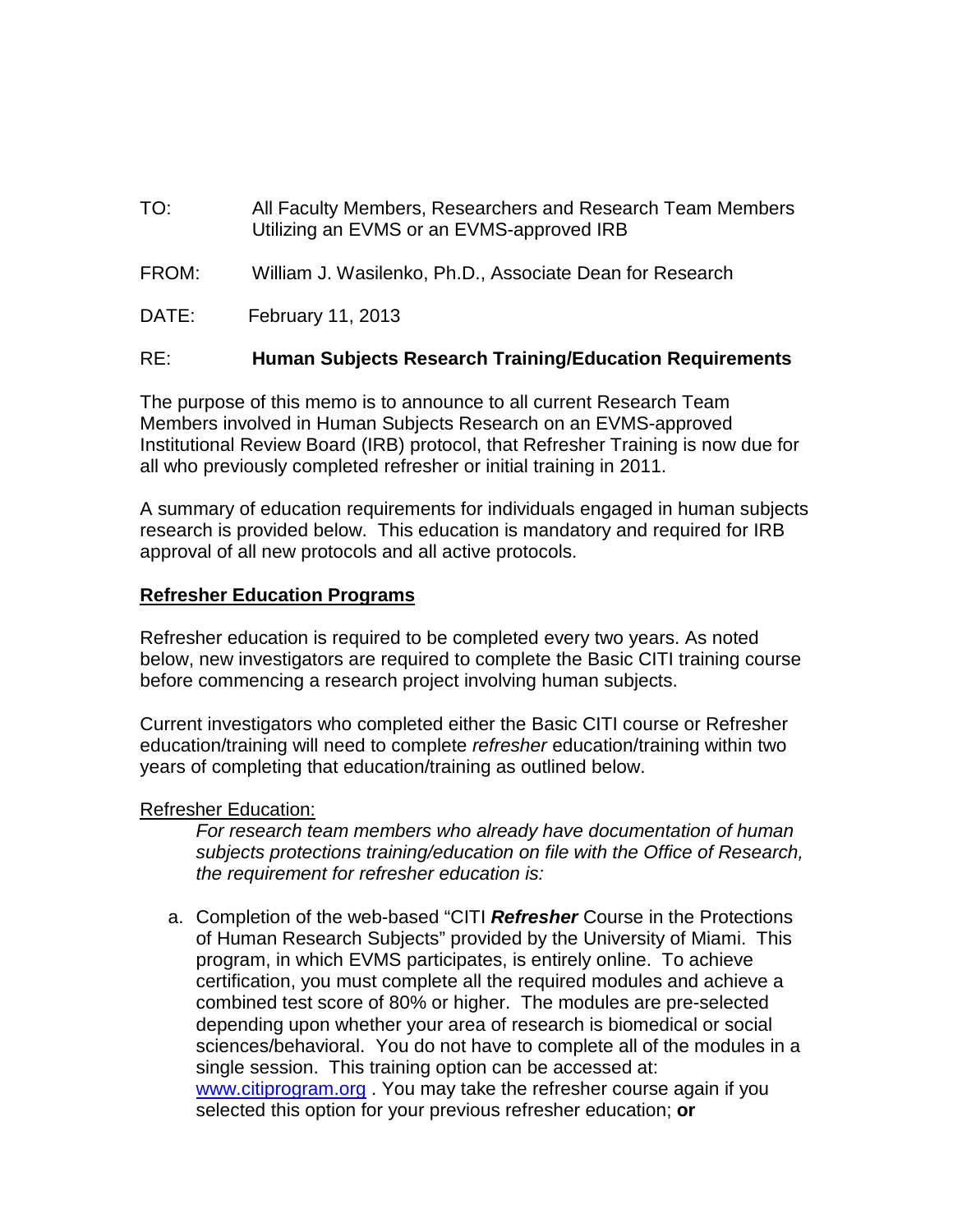- b. Evidence of completion of a comparable CITI Refresher Course from another institution. Please contact the Office of Research for information and questions about these comparable courses and training programs; **or**
- c. Attendance at a human subjects protections education/training program provided by a professional society or training firm, documented by a certificate of completion.

## **Initial Education Program for New Investigators and Research Team Members:**

 *For investigators and research team members who may be new to EVMS or have no documentation of education/training on file in the Office of Research, the following human subjects protections education requirements must be completed prior to engaging in human subjects research:*

- a. Completion of the web-based "CITI *Basic* Course in the Protections of Human Research Subjects" provided by the University of Miami. This program, in which EVMS participates, is entirely online. To achieve certification, you must complete all modules and achieve a combined test score of 80% or higher. The modules are pre-selected depending upon whether your area of research is biomedical or social sciences/behavioral. You do not have to complete all of the modules in a single session. This training can be accessed at [www.citiprogram.org.](http://www.citiprogram.org/)
- b. Evidence of completion of a comparable CITI Basic Course from another institution within the past two years. Please contact the Office of Research for information and questions about these comparable courses and training programs.

*Who is a research team member?* You are a research team member if you are working on any part of a research project that requires IRB review. All persons, including residents, students, coordinators, and data management, are considered team members if their effort contributes to a study.

These education programs are part of our continuing efforts to assure the protection of human research subjects and assist researchers. Education programs are a proactive step being taken nationally at the majority of medical schools to provide researchers with the latest regulatory requirements and procedures for conducting research involving human subjects.

We thank you for your cooperation in strengthening our research program involving human subjects.